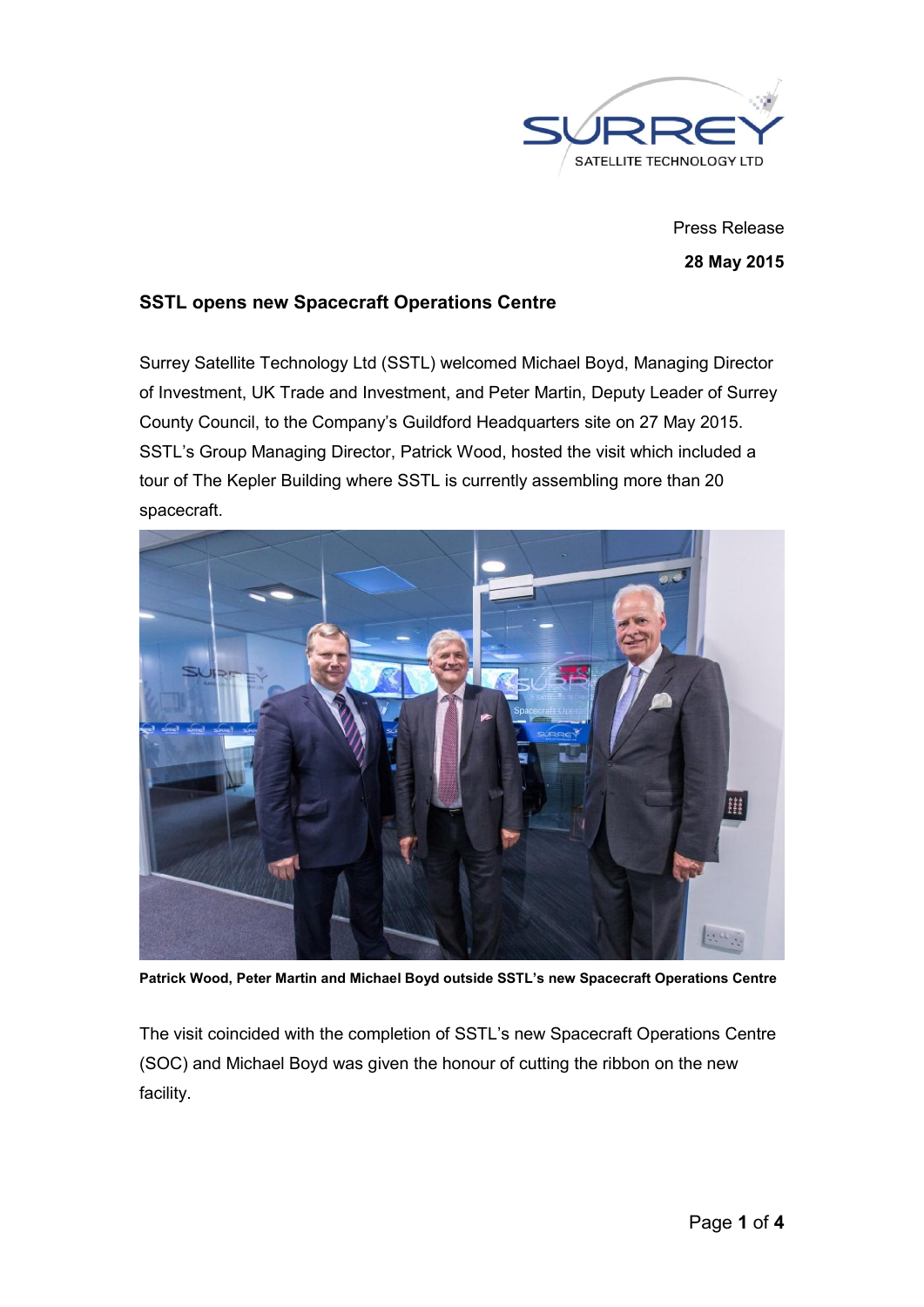



Michael Boyd cutting the ribbon to officially open SSTL's new Spacecraft Operations Centre

SSTL's MD, Patrick Wood, commented "I am delighted to host both Michael Boyd and Peter Martin for a tour of SSTL's facilities and, in particular, to showcase our new Spacecraft Operations Centre, which is going to be the focus of intense activity later this summer when we launch a further 4 satellites into orbit."

SSTL's Spacecraft Operations Centre is the control hub containing the infrastructure necessary to track, command, control and downlink data from SSTL's orbiting satellites, 24 hours a day, 7 days a week, 365 days a year. The new SOC offers a larger and significantly enhanced work environment for the operators as well a more efficient layout to better support SSTL's space missions. The SOC is also used to support several of SSTL customers' spacecraft operations, either by acting as a secondary SOC or as backup to their own SOCs when they carry out essential maintenance or upgrades.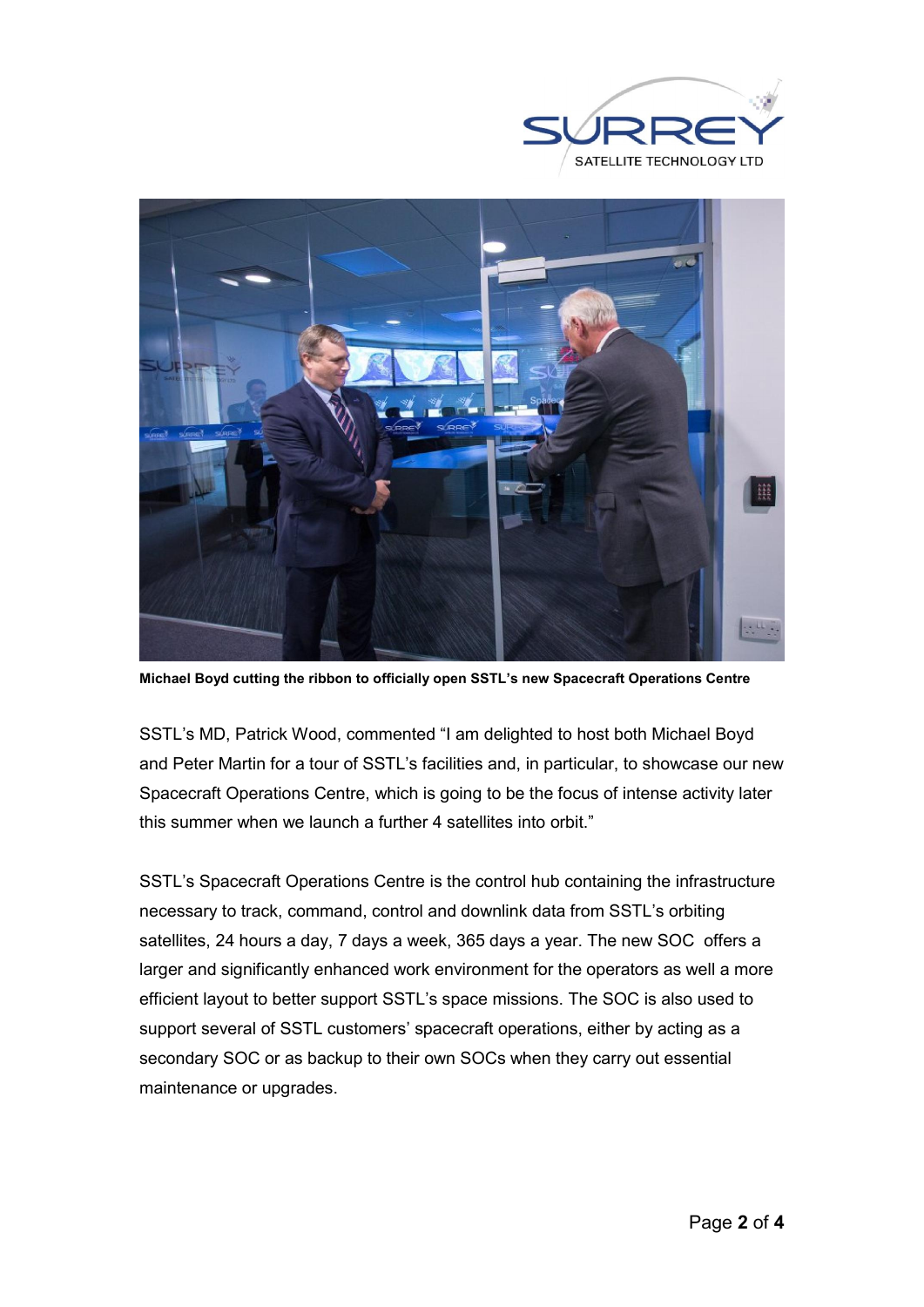



SSTL's new Spacecraft Operations Centre

SSTL's SOC is connected primarily to the two ground stations operated by SSTL in the UK, but it is also designed to be able to securely communicate with the satellites through a number of ground stations located around the world. It is designed to operate in a highly efficient "lights-out" mode requiring minimal operator intervention by using automated computer-controlled routines to manage the exchange of data between the ground stations and the satellites, and to autonomously monitor the health of the satellites.

The SOC will become the focus of intense activity later this summer when another 4 SSTL satellites are due to be launched and the Operations team in Guildford will be manning the computer terminals to undertake the first phase of commissioning the satellites in-orbit – firstly establishing contact and then conducting a series of tests and operations designed to check that all the spacecraft's systems are working correctly.

Surrey County Council Deputy Leader Peter Martin said: "The facilities are really are out of this world and I have no doubt they will be the nerve centre for many